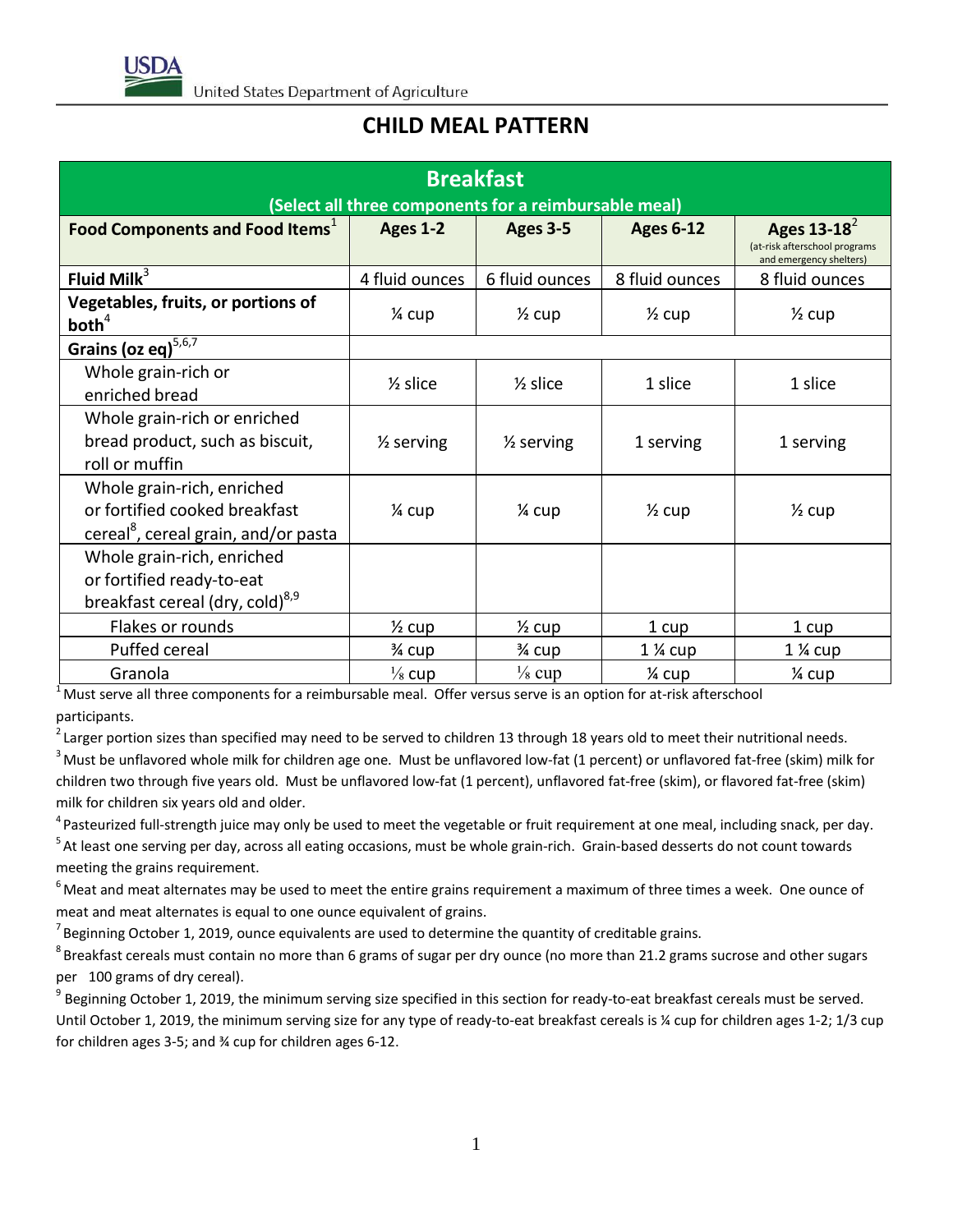## **CHILD MEAL PATTERN**

| <b>Lunch and Supper</b>                                                                                                                                                                                                                                                                                                                     |                              |                              |                   |                                                                            |  |  |  |
|---------------------------------------------------------------------------------------------------------------------------------------------------------------------------------------------------------------------------------------------------------------------------------------------------------------------------------------------|------------------------------|------------------------------|-------------------|----------------------------------------------------------------------------|--|--|--|
| (Select all five components for a reimbursable meal)                                                                                                                                                                                                                                                                                        |                              |                              |                   |                                                                            |  |  |  |
| Food Components and Food Items <sup>1</sup>                                                                                                                                                                                                                                                                                                 | Ages 1-2                     | Ages 3-5                     | <b>Ages 6-12</b>  | Ages $13-18^2$<br>(at-risk afterschool programs<br>and emergency shelters) |  |  |  |
| Fluid Mil $k^3$                                                                                                                                                                                                                                                                                                                             | 4 fluid ounces               | 6 fluid ounces               | 8 fluid ounces    | 8 fluid ounces                                                             |  |  |  |
| Meat/meat alternates                                                                                                                                                                                                                                                                                                                        |                              |                              |                   |                                                                            |  |  |  |
| Lean meat, poultry, or fish                                                                                                                                                                                                                                                                                                                 | 1 ounce                      | 1 % ounce                    | 2 ounces          | 2 ounces                                                                   |  |  |  |
| Tofu, soy product, or<br>alternate protein products <sup>4</sup>                                                                                                                                                                                                                                                                            | 1 ounce                      | $1\%$ ounce                  | 2 ounces          | 2 ounces                                                                   |  |  |  |
| Cheese                                                                                                                                                                                                                                                                                                                                      | 1 ounce                      | 1 % ounce                    | 2 ounces          | 2 ounces                                                                   |  |  |  |
| Large egg                                                                                                                                                                                                                                                                                                                                   | $\frac{1}{2}$                | $\frac{3}{4}$                | 1                 | $\mathbf{1}$                                                               |  |  |  |
| Cooked dry beans or peas                                                                                                                                                                                                                                                                                                                    | 1⁄4 cup                      | $\frac{3}{8}$ cup            | $\frac{1}{2}$ cup | $\frac{1}{2}$ cup                                                          |  |  |  |
| Peanut butter or soy nut<br>butter or other nut or seed<br>butters                                                                                                                                                                                                                                                                          | 2 tbsp                       | 3 tbsp                       | 4 tbsp            | 4 tbsp                                                                     |  |  |  |
| Yogurt, plain or flavored                                                                                                                                                                                                                                                                                                                   | 4 ounces or                  | 6 ounces or                  | 8 ounces or       | 8 ounces or                                                                |  |  |  |
| unsweetened or sweetened <sup>5</sup>                                                                                                                                                                                                                                                                                                       | $\frac{1}{2}$ cup            | 3⁄4 cup                      | 1 cup             | 1 cup                                                                      |  |  |  |
| The following may be used<br>to meet no more than 50%<br>of the requirement:<br>Peanuts, soy nuts, tree<br>nuts, or seeds, as listed<br>in program guidance, or<br>an equivalent quantity of<br>any combination of the<br>above meat/meat<br>alternates (1 ounces of<br>$nuts/seeds = 1$ ounce of<br>cooked lean meat,<br>poultry, or fish) | $\frac{1}{2}$ ounce =<br>50% | $\frac{3}{4}$ ounce =<br>50% | 1 ounce = $50%$   | 1 ounce = $50%$                                                            |  |  |  |
| Vegetables <sup>6</sup>                                                                                                                                                                                                                                                                                                                     | $\frac{1}{8}$ cup            | $\frac{1}{4}$ cup            | $\frac{1}{2}$ cup | $\frac{1}{2}$ cup                                                          |  |  |  |
| Fruits $6,7$                                                                                                                                                                                                                                                                                                                                | $\frac{1}{8}$ cup            | 1⁄4 cup                      | 1⁄4 cup           | 1⁄4 cup                                                                    |  |  |  |
| Grains (oz eq) <sup>8,9</sup>                                                                                                                                                                                                                                                                                                               |                              |                              |                   |                                                                            |  |  |  |
| Whole grain-rich or<br>enriched bread                                                                                                                                                                                                                                                                                                       | $\frac{1}{2}$ slice          | $\frac{1}{2}$ slice          | 1 slice           | 1 slice                                                                    |  |  |  |
| Whole grain-rich or enriched<br>bread product, such as biscuit, roll<br>or muffin                                                                                                                                                                                                                                                           | $\frac{1}{2}$ serving        | $\frac{1}{2}$ serving        | 1 serving         | 1 serving                                                                  |  |  |  |
| Whole grain-rich, enriched<br>or fortified cooked breakfast<br>cereal <sup>10</sup> , cereal grain, and/or pasta                                                                                                                                                                                                                            | 1⁄4 cup                      | 1⁄4 cup                      | $\frac{1}{2}$ cup | $\frac{1}{2}$ cup                                                          |  |  |  |

Must serve all five components for a reimbursable meal. Offer versus serve is an option for at-risk afterschool participants.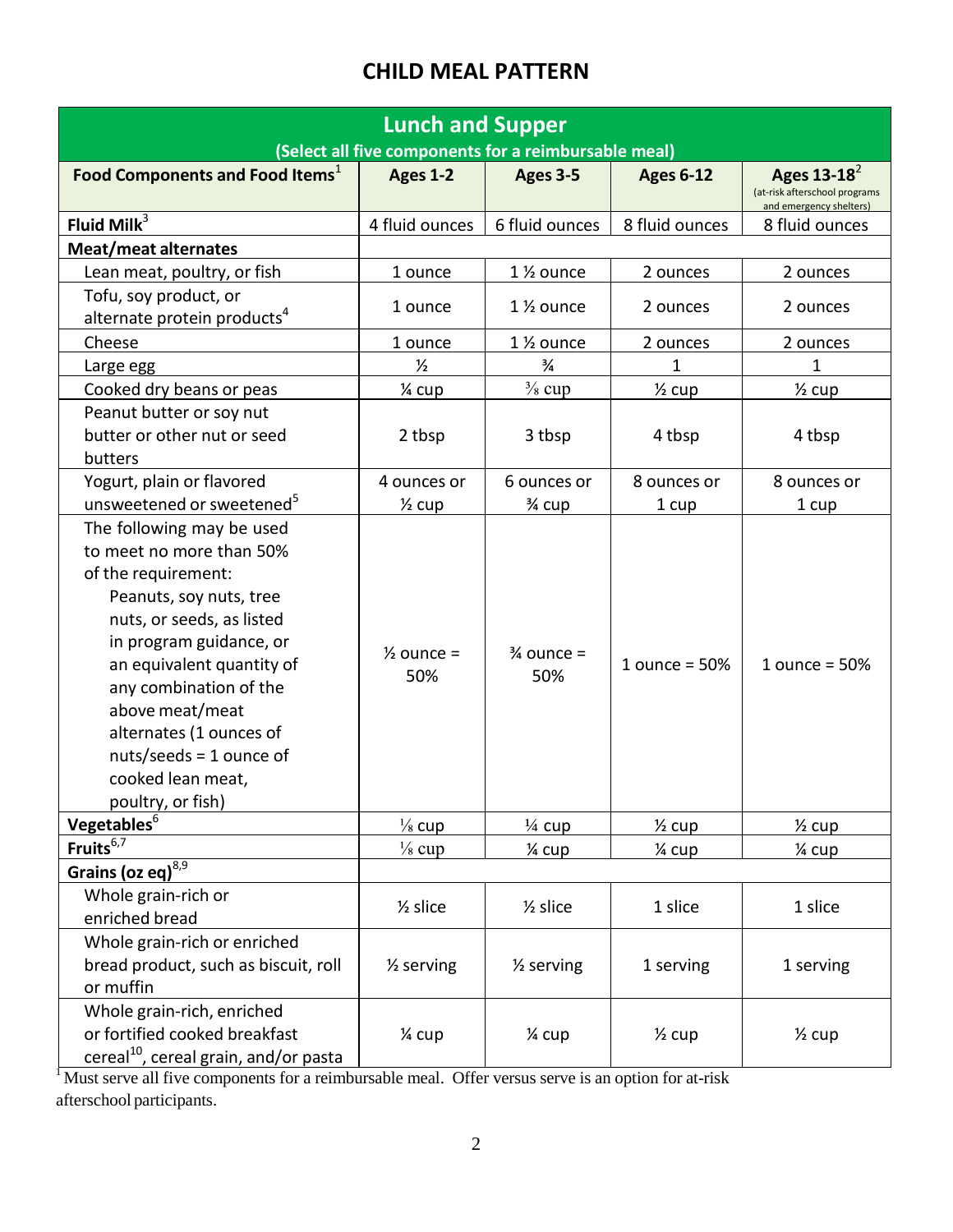$2$  Larger portion sizes than specified may need to be served to children 13 through 18 years old to meet their nutritional needs.

<sup>3</sup> Must be unflavored whole milk for children age one. Must be unflavored low-fat (1 percent) or unflavored fat-free (skim) milk for children two through five years old. Must be unflavored low-fat (1 percent), unflavored fat-free (skim), or flavored fat-free (skim) milk for children six years old and older.

<sup>4</sup> Alternate protein products must meet the requirements in Appendix A to Part 226.

 $5$  Yogurt must contain no more than 23 grams of total sugars per 6 ounces.

<sup>6</sup> Pasteurized full-strength juice may only be used to meet the vegetable or fruit requirement at one meal, including snack, per day.

 $^7$ A vegetable may be used to meet the entire fruit requirement. When two vegetables are served at lunch or supper, two different kinds of vegetables must be served.

<sup>8</sup> At least one serving per day, across all eating occasions, must be whole grain-rich. Grain-based desserts do not count towards the grains requirement.

<sup>9</sup> Beginning October 1, 2019, ounce equivalents are used to determine the quantity of the creditable grain.

 $^{10}$  Breakfast cereals must contain no more than 6 grams of sugar per dry ounce (no more than 21.2 grams sucrose and other sugars per 100 grams of dry cereal).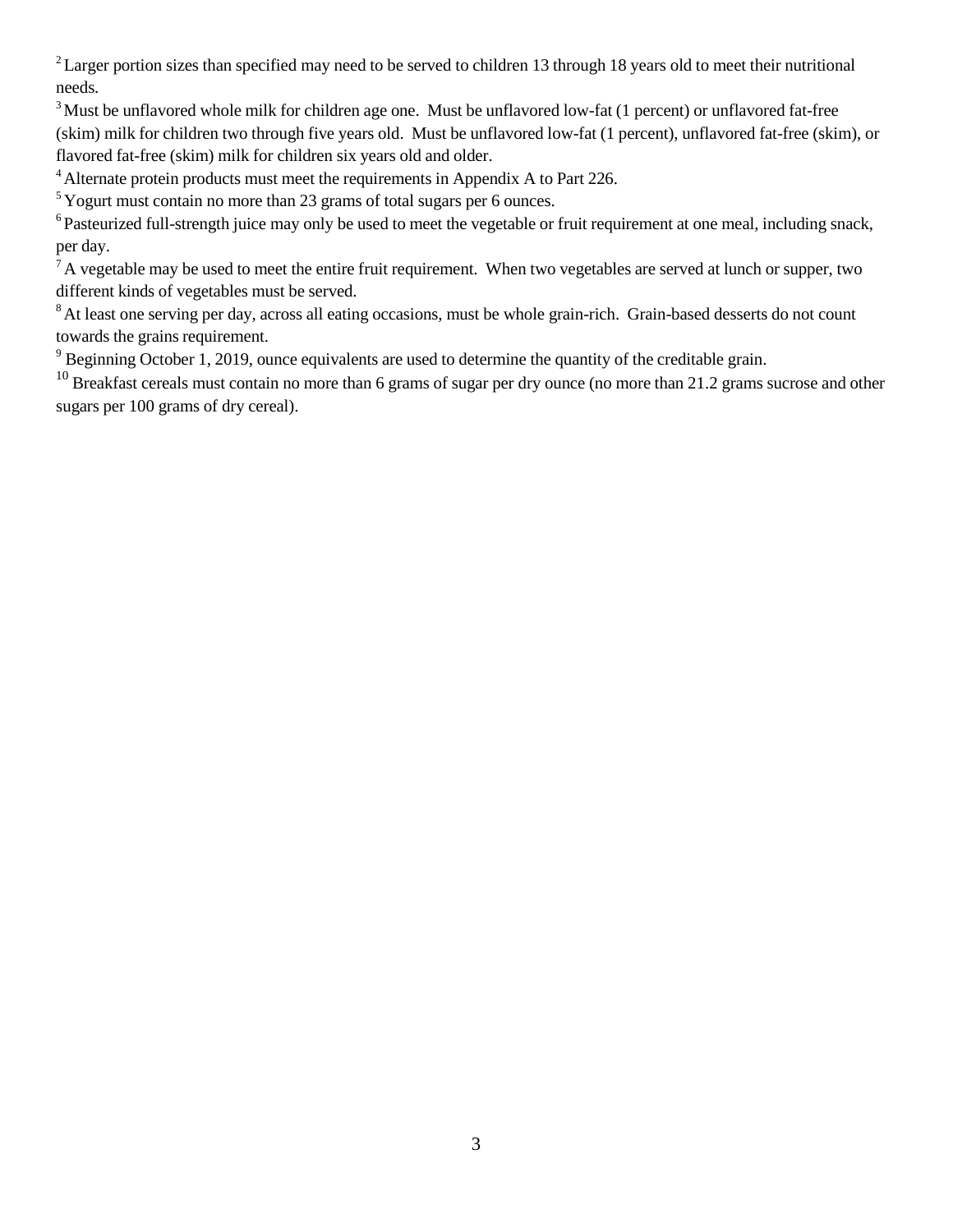## **CHILD MEAL PATTERN**

| <b>Snack</b><br>(Select two of the five components for a reimbursable snack)                                    |                       |                       |                   |                                                                            |  |  |  |
|-----------------------------------------------------------------------------------------------------------------|-----------------------|-----------------------|-------------------|----------------------------------------------------------------------------|--|--|--|
| <b>Food Components and Food Items</b> <sup>1</sup>                                                              | <b>Ages 1-2</b>       | <b>Ages 3-5</b>       | <b>Ages 6-12</b>  | Ages $13-18^2$<br>(at-risk afterschool programs<br>and emergency shelters) |  |  |  |
| Fluid Mil $k^3$                                                                                                 | 4 fluid ounces        | 4 fluid ounces        | 8 fluid ounces    | 8 fluid ounces                                                             |  |  |  |
| <b>Meat/meat alternates</b>                                                                                     |                       |                       |                   |                                                                            |  |  |  |
| Lean meat, poultry, or fish                                                                                     | 1/ <sub>2</sub> ounce | 1/ <sub>2</sub> ounce | 1 ounce           | 1 ounce                                                                    |  |  |  |
| Tofu, soy product, or<br>alternate protein products <sup>4</sup>                                                | 1/ <sub>2</sub> ounce | $\frac{1}{2}$ ounce   | 1 ounce           | 1 ounce                                                                    |  |  |  |
| Cheese                                                                                                          | 1/ <sub>2</sub> ounce | 1/ <sub>2</sub> ounce | 1 ounce           | 1 ounce                                                                    |  |  |  |
| Large egg                                                                                                       | $\frac{1}{2}$         | $\frac{1}{2}$         | $\frac{1}{2}$     | $\frac{1}{2}$                                                              |  |  |  |
| Cooked dry beans or peas                                                                                        | $\frac{1}{8}$ cup     | $\frac{1}{8}$ cup     | 1⁄4 cup           | 1⁄4 cup                                                                    |  |  |  |
| Peanut butter or soy nut<br>butter or other nut or seed<br>butters                                              | 1 tbsp                | 1 tbsp                | 2 tbsp            | 2 tbsp                                                                     |  |  |  |
| Yogurt, plain or flavored                                                                                       | 2 ounces or           | 2 ounces or           | 4 ounces or       | 4 ounces or                                                                |  |  |  |
| unsweetened or sweetened <sup>5</sup>                                                                           | 1⁄4 cup               | $\frac{1}{4}$ cup     | $\frac{1}{2}$ cup | $\frac{1}{2}$ cup                                                          |  |  |  |
| Peanuts, soy nuts, tree nuts,<br>or seeds                                                                       | $\frac{1}{2}$ ounce   | $\frac{1}{2}$ ounce   | 1 ounce           | 1 ounce                                                                    |  |  |  |
| Vegetables <sup>6</sup>                                                                                         | $\frac{1}{2}$ cup     | $\frac{1}{2}$ cup     | 3⁄4 cup           | 3⁄4 cup                                                                    |  |  |  |
| Fruits <sup>6</sup>                                                                                             | $\frac{1}{2}$ cup     | $\frac{1}{2}$ cup     | 3⁄4 cup           | 3⁄4 cup                                                                    |  |  |  |
| Grains (oz eq) $^{7,8}$                                                                                         |                       |                       |                   |                                                                            |  |  |  |
| Whole grain-rich or<br>enriched bread                                                                           | $\frac{1}{2}$ slice   | $\frac{1}{2}$ slice   | 1 slice           | 1 slice                                                                    |  |  |  |
| Whole grain-rich or enriched<br>bread product, such as<br>biscuit, roll or muffin                               | $\frac{1}{2}$ serving | $\frac{1}{2}$ serving | 1 serving         | 1 serving                                                                  |  |  |  |
| Whole grain-rich, enriched<br>or fortified cooked breakfast<br>cereal <sup>9</sup> , cereal grain, and/or pasta | 1⁄4 cup               | $\frac{1}{4}$ cup     | $\frac{1}{2}$ cup | $\frac{1}{2}$ cup                                                          |  |  |  |
| Whole grain-rich, enriched<br>or fortified ready-to-eat<br>breakfast cereal (dry, cold) <sup>9,10</sup>         |                       |                       |                   |                                                                            |  |  |  |
| Flakes or rounds                                                                                                | $\frac{1}{2}$ cup     | $\frac{1}{2}$ cup     | 1 cup             | 1 cup                                                                      |  |  |  |
| Puffed cereal                                                                                                   | 3⁄4 cup               | 3⁄4 cup               | 1 % cup           | 1 % cup                                                                    |  |  |  |
| Granola                                                                                                         | $\frac{1}{8}$ cup     | $\frac{1}{8}$ cup     | 1⁄4 cup           | 1⁄4 cup                                                                    |  |  |  |

 $\sqrt{1}$  Select two of the five components for a reimbursable snack. Only one of the two components may be a beverage.  $2$  Larger portion sizes than specified may need to be served to children 13 through 18 years old to meet their nutritional needs.

<sup>3</sup> Must be unflavored whole milk for children age one. Must be unflavored low-fat (1 percent) or unflavored fat-free (skim) milk for children two through five years old. Must be unflavored low-fat (1 percent), unflavored fat-free (skim), or flavored fat-free (skim) milk for children six years old and older.

<sup>4</sup> Alternate protein products must meet the requirements in Appendix A to Part 226.